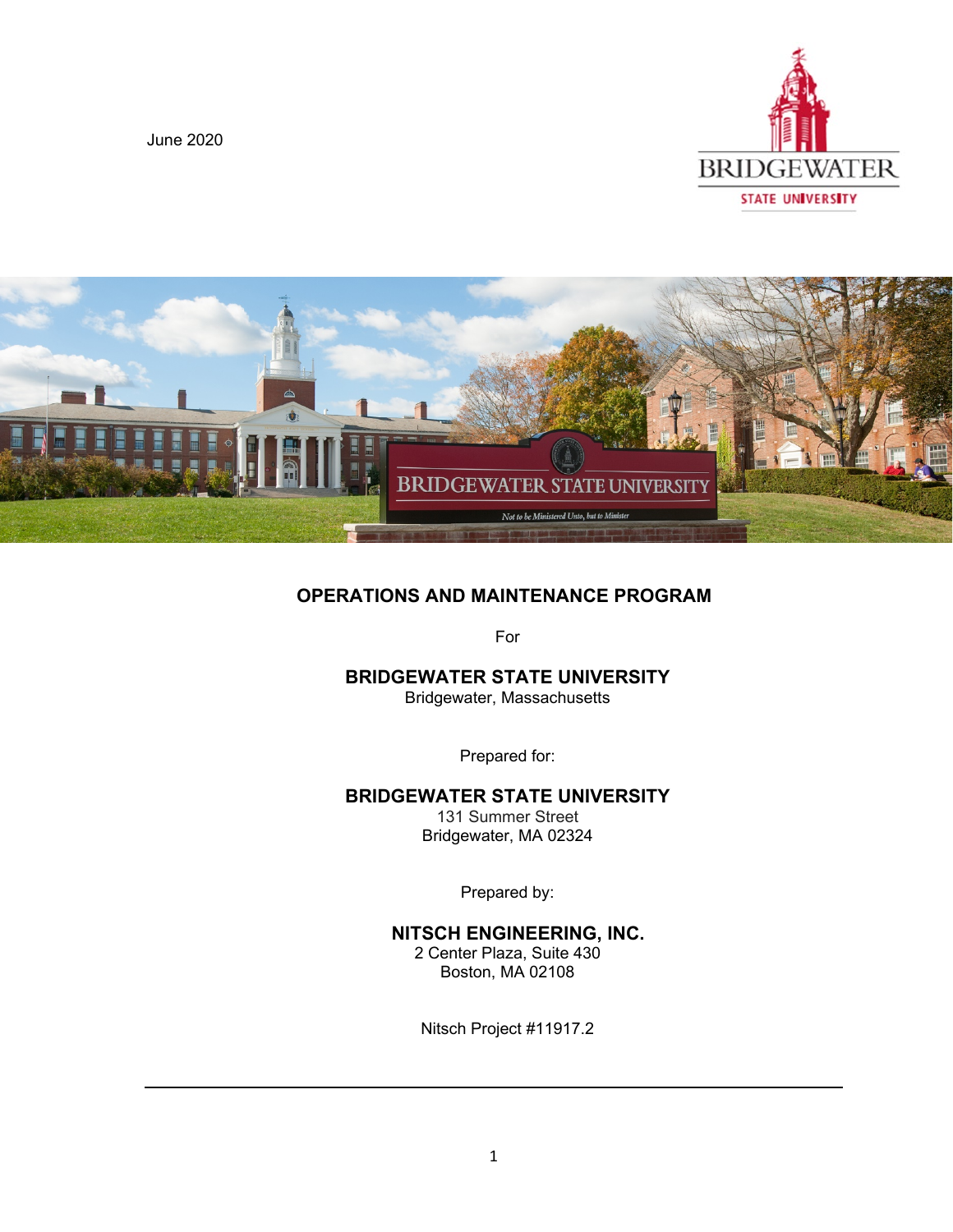

Bridgewater State University<sup>[1](#page-1-0)</sup> (BSU) has formalized its Operations and Maintenance (O&M) activities into this written O&M Program as required in Part 2.3.7 of the United States Environmental Protection Agency's (EPA) 2016 National Pollutant Discharge Elimination System (NPDES) General Permit for Stormwater Discharges from Small Municipal Separate Storm Sewer Systems (MS4) in Massachusetts, hereafter referred to as the "2016 Small MS4 Permit" or "the Permit."

This O&M Program has a goal of preventing or reducing pollutant runoff and protecting water quality from all BSU operations. The O&M Program includes the following components:

- 1. Inventory of BSU facilities within the categories of parks and open space, buildings and facilities (where pollutants are exposed to stormwater runoff), and vehicles and equipment with procedures described for each maintenance activity identified;
- 2. Operations and maintenance procedures for BSU infrastructure; and
- 3. Stormwater Pollution Prevention Plan (SWPPP) for BSU facilities where pollutants are exposed to stormwater.

This written document also supplements the BSU Facilities Management and Planning Department *Policies and Procedures Manual*, last revised in November 2016. The *Policies and Procedures Manual* should be referenced for details around staffing practices, scheduling of tasks, and parties responsible for delegating and oversight of work assignments.

BSU has identified Environmental Health and Safety (EH&S) as the primary lead responsible for implementing the O&M Program. Facilities Management is largely responsible for maintaining BSU facilities adhering to the procedures described herein.

### **1.0 Inventory of BSU Facilities**

BSU has developed this inventory of BSU facilities within the categories of parks and open space, buildings, and facilities where pollutants are exposed to stormwater runoff, and vehicles and equipment as required in Part 2.3.7.a.ii of the Permit. Within each category, maintenance activities are identified for each listed facility. The procedures outlined for each maintenance activity follow in the subsequent sections.

<span id="page-1-0"></span> $1$  As a University owned and operated by the Commonwealth of Massachusetts, Bridgewater State University is considered a non-traditional MS4. The requirements for non-traditional MS4s vary slightly from municipal MS4s as outlined in Section 5.0 of the 2016 Small MS4 permit. This Operations and Maintenance Program was developed to align with the intent of the Permit for non-traditional MS4s.

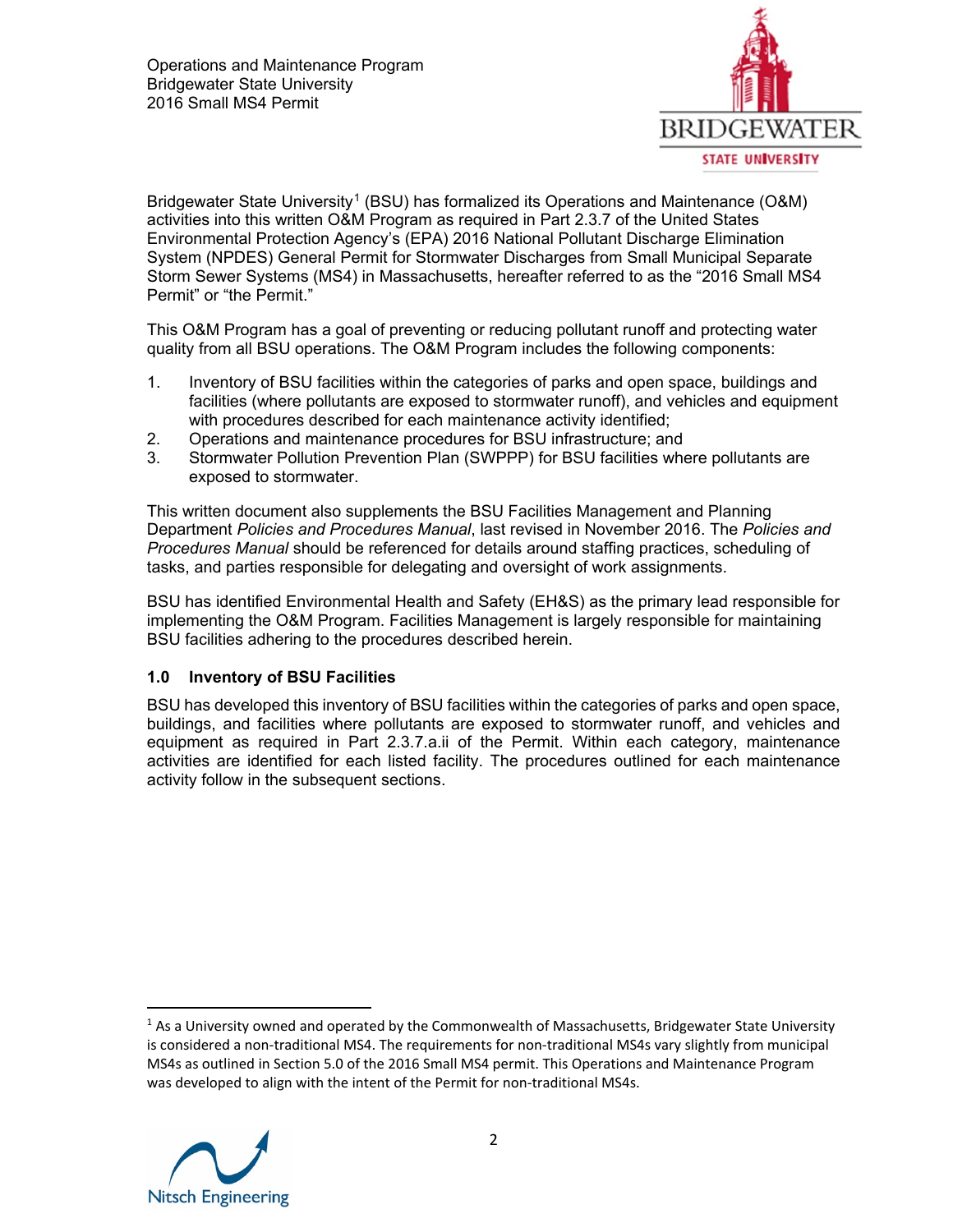

### **1.1 Parks and Open Space**

The following BSU facilities are included in the inventory for parks and open space:

| <b>Park/Open Space</b>                                                     | <b>Address/Location</b>                                                                                        | Mowing<br>Lawn            | Landscaping | <b>ertilizing</b><br>LĒ. | Pesticide/Herbi           | Trash mgmt | Pet waste    | <b>Waterfowl</b> | <b>Other Maintenance</b>                               |
|----------------------------------------------------------------------------|----------------------------------------------------------------------------------------------------------------|---------------------------|-------------|--------------------------|---------------------------|------------|--------------|------------------|--------------------------------------------------------|
| <b>Swenson Athletic</b><br>Complex, Alumni Park,<br><b>Athletic Fields</b> | <b>Tinsley Drive</b>                                                                                           | X                         | X           | X                        | $\times$                  | X          | X            | X                | Repainting athletic<br>fields                          |
| <b>University Park</b>                                                     |                                                                                                                | $\boldsymbol{\mathsf{x}}$ | X           | X                        | $\boldsymbol{\mathsf{x}}$ | X          | X            |                  |                                                        |
| <b>Great Hill Trails</b>                                                   | <b>Entrances at Tinsley</b><br>Center (325 Plymouth<br>St.) and Operations<br>Center (200 Great Hill<br>Drive) |                           |             |                          |                           |            | $\mathbf{x}$ |                  | Not maintained by<br>BSU, except pet<br>waste stations |
| General landscaping                                                        | Throughout campus                                                                                              | $\boldsymbol{\mathsf{x}}$ | X           | X                        | $\boldsymbol{\mathsf{x}}$ | X          | X            |                  |                                                        |

BSU discharges into the South Brook and Town River, which are tributary to the Taunton River and eventually flow into Mount Hope Bay. The lower segments of the Taunton River are impaired for Fecal Coliform and Mount Hope Bay is impaired for Fecal Coliform and Total Nitrogen (according to the Massachusetts Year 2016 Integrated list of Waters). Under MS4 Permit requirements, BSU is subject to additional requirements to address nitrogen in their stormwater discharges. Many of these are already standard practices that are followed by BSU. Although managing pet waste is the responsibility of pet owners, BSU encourages the removal of pet waste from campus grounds to reduce fecal coliform in stormwater discharges with the use of pet waste stations installed around campus.

### **1.1.1 General**

- Repair damage to landscaped or mulch or vegetated bare areas as soon as possible to prevent erosion. If there are areas of erosion or poor vegetation, repair them as soon as possible, especially if they are within 50 feet of a surface water (e.g., pond, lake, or river).
- Remove (sweep or shovel) materials such as soil, mulch, and grass clippings from parking lots, streets, curbs, gutters, sidewalks, and drainage-ways.
- Do not clean up any unidentified or possibly hazardous materials found during maintenance; notify a supervisor immediately.

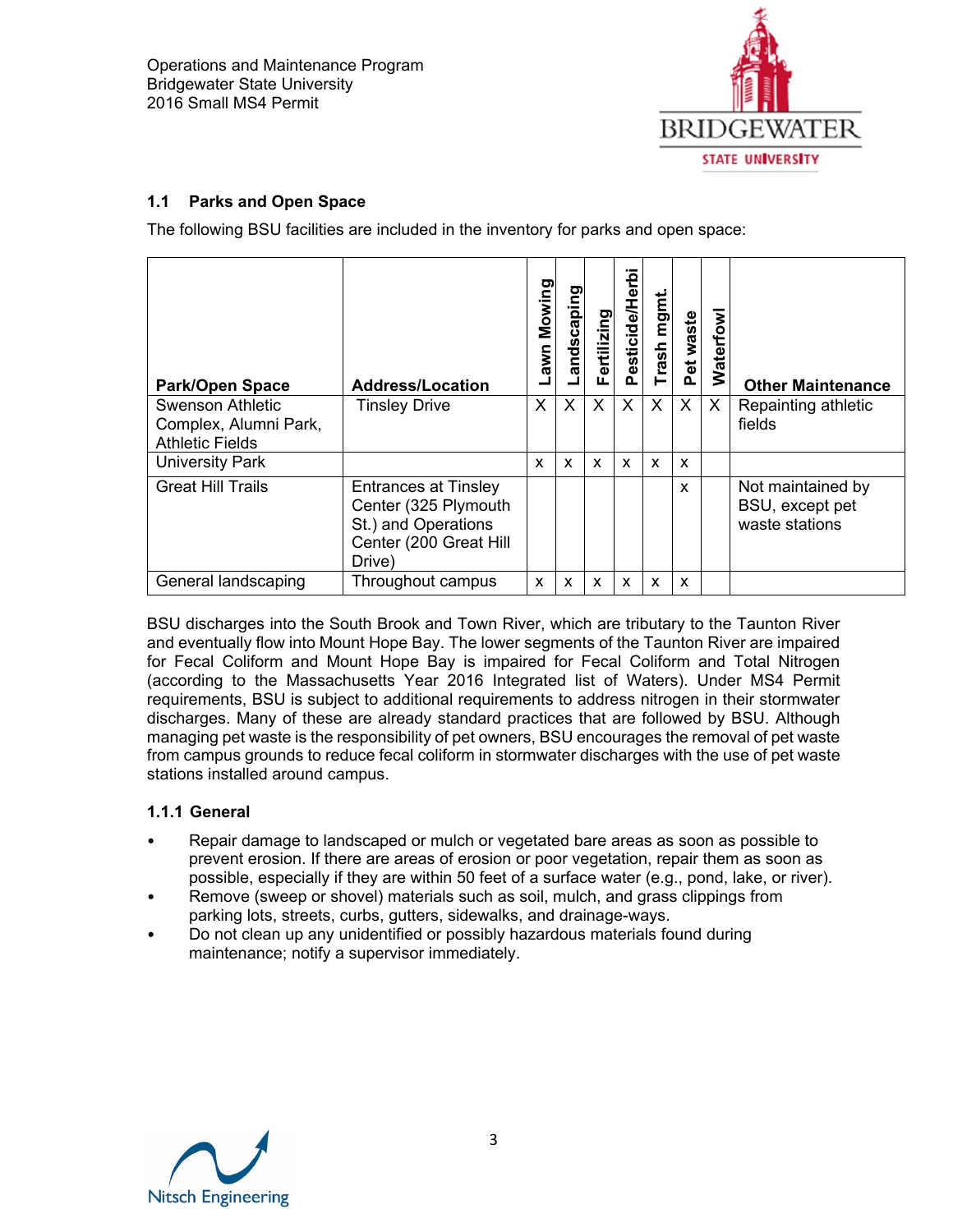

### **1.1.2 Lawn Mowing**

- Remove debris, pet waste and trash from landscaped areas prior to mowing.
- Collect grass clippings and leaves after mowing. Blowing organic waste materials onto adjacent impervious surfaces or washing them into the street, gutter, or storm drains is strictly prohibited.
- Properly recycle or dispose of organic waste after mowing, weeding, and trimming.
- Reduce mowing frequencies wherever possible by establishing low/no-mow areas in lesser-used spaces.
- Brush off mowers (reels and decks) and tractors over grassy areas or in contained washout areas. Do not hose off mowers over paved areas that drain into the MS4 or directly to surface waters.
- Follow proper vehicle and equipment maintenance procedures to prevent leaks (see section 1.3)
- Do not allow grease from mowers to fall onto areas where they can be washed into the stormwater system.

### **1.1.3 Landscaping**

- Remove debris, pet waste, and trash from landscaped areas.
- Collect leaves, weeds, and trimmings after landscaping activities. Blowing organic waste materials onto adjacent impervious surfaces or washing them into the street, gutter, or storm drains is strictly prohibited.
- Properly recycle or dispose of organic waste after weeding, trimming, and raking.
- Follow proper fueling procedures for all equipment to ensure that petroleum products do not enter the stormwater system (see section 4.2 of the SWPPP).
- Fertilizers, herbicides, and pesticides should be properly used, stored, and handled (see section 1.1.3, section 1.1.4 and section 4.4.2 of the SWPPP).

## **1.1.4 Fertilizing**

- All fertilizer products must be registered with the Department of Agricultural Resources.
- Fertilizers should only be applied by properly trained personnel.
- Perform soil testing before choosing a fertilizer. The quantity of available nutrients already present in the soil will determine the type and amount of fertilizer that is recommended. The soil test will also determine the soil pH, humic matter, texture, and exchangeable acidity, which will indicate whether pH adjustment is required for fertilizer to work efficiently. A soil test should be completed at each facility, as soil type can vary widely across campus.
- Soil tests are recommended every three to four (3 to 4) years for turf and plantings (more frequently for problem or newly planted areas) and every year for soil where phosphoruscontaining fertilizers are used. Soil pH tests should be conducted every year for all sites.
- When collecting soil samples, take multiple samples for each target area at a 4-inch depth; mix the samples together in a container and properly label the sample with property information and site use type. Separately sample areas that have discoloration, abnormal plant growth, or other problems. Take the sample at approximately the same time every year. If the area has been fertilized, wait eight (8) weeks after fertilizing to test the soil to ensure nutrients have been absorbed.

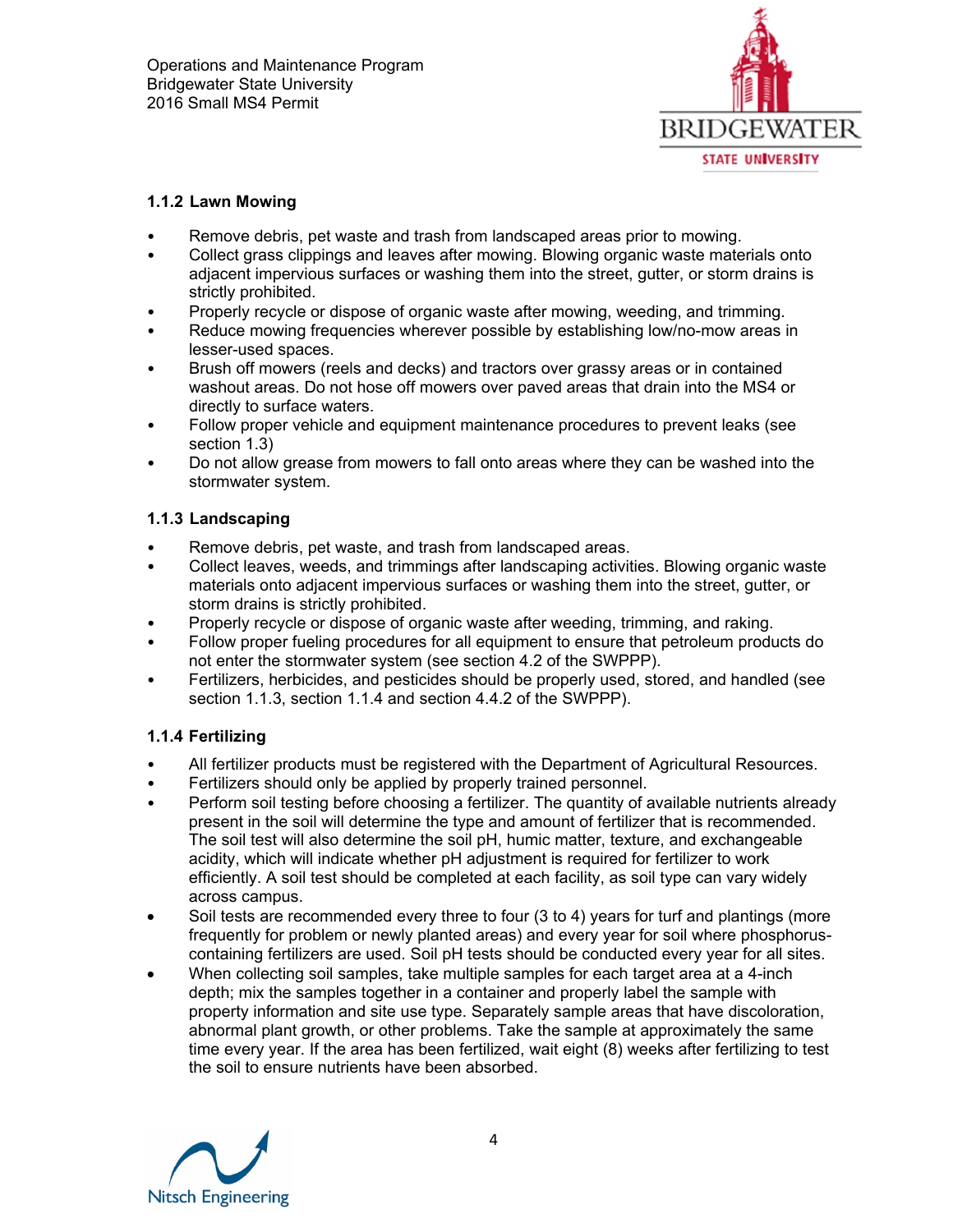

- When selecting the optimal type of fertilizer to use on an area, consider the soil test results, type of turf, and type of turf use. In accordance with nitrogen impaired receiving water requirements, use slow-release fertilizers and reduce fertilizer use where possible.
- Calibrate application equipment regularly to ensure proper application and loading rates.
- Mix fertilizers using clean application equipment under cover in an area where accidental spills will not enter surface water or groundwater and will not contaminate the soil.
- Never apply fertilizers in quantities exceeding the manufacturer's instructions. Instead, apply small amounts throughout the growing season.
- Time fertilizer application methods for maximum plant uptake, usually in the fall and spring (e.g., between April 15 and October 15). When applying at the beginning and end of planting season, take into consideration the slower uptake rate of fertilizer by plants and adjust the fertilizer application accordingly.
- Never apply fertilizer during a drought, when the soil is dry or frozen, when it is raining, or immediately before expected rain.
- Fertilizer should be applied when the ground temperature is above 55° F.
- Apply fertilizers in amounts appropriate for the type of vegetation to minimize losses to surface water and groundwater. Use the results of the soil test to determine optimal fertilizer timing and application rates.
- Where applicable, till fertilizers into the soil rather than dumping or broadcasting (proper application techniques will depend on the type of soil and vegetation).
- Do not hose down paved areas after fertilizer application if drainage will enter into an engineered storm drain system or drainage ditch.
- Limit irrigation after fertilizer application to prevent runoff (approximately  $\frac{1}{2}$  inch of water per application for a week following application).
- Turn off irrigation systems during periods of adequate rainfall.
- Do not over-apply fertilizer in late fall to "use it up" before winter. The effectiveness of fertilizer does not reduce when stored.
- If phosphorus fertilizer is used when re-seeding, mix the phosphorus into the root zone. Do not apply directly to the soil surface.
- Avoid combined products such as "weed and feed," which do not target specific problems at the appropriate time.

### **1.1.5 Pesticide/Herbicide**

- All pesticide products must be registered by the Massachusetts Pesticide Board Subcommittee.
- Pesticides should only be applied by licensed or certified applicators.
- Calibrate application equipment regularly to ensure proper application and loading rates.
- Ensure that pesticide application equipment is capable of immediate shutoff in case of emergency.
- Conduct spray applications according to specific label directions and applicable local regulations.
- Never apply pesticides in quantities exceeding the manufacturer's instructions.
- Apply pesticides at the life stage when the pest is most vulnerable.
- Never apply pesticides if it is raining or immediately before expected rain.
- Establish setback distances from pavement, storm drains, and waterbodies, which act as buffers from pesticide application, with disease-resistant plants and minimal mowing.

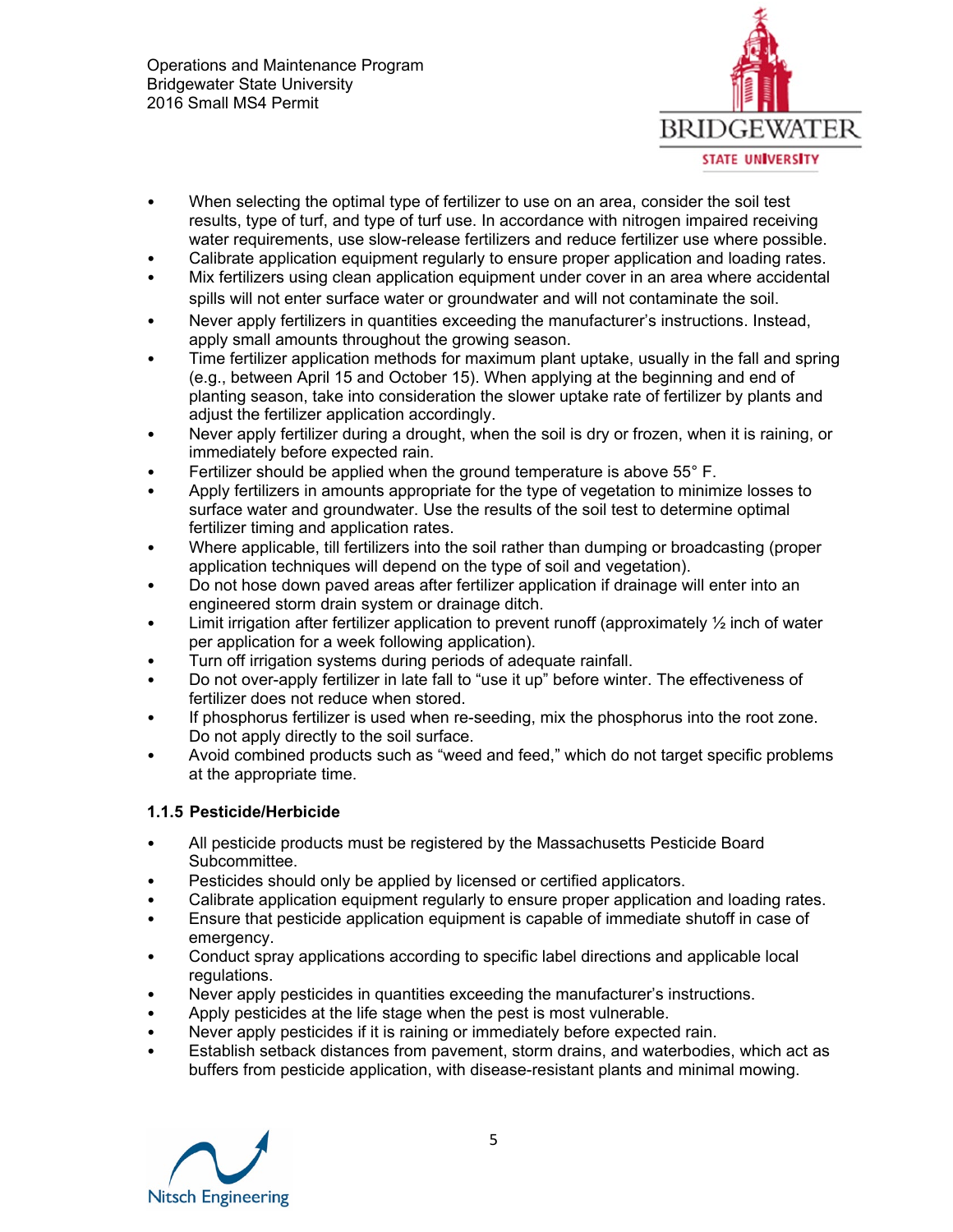

- Do not apply pesticides within 100 feet of open waters or of drainage channels.
- Spot treat infected areas instead of the entire location.
- Mix pesticides and clean application equipment under cover in an area where accidental spills will not enter surface water or groundwater and will not contaminate soil.
- Do not hose down paved areas after pesticide application to a storm drain or drainage ditch.
- Recycle rinsate from equipment cleaning back into product.
- Choose the least toxic pesticide that is still capable of reducing the infestation to acceptable levels.
- Use alternatives to pesticides, such as manual weed control, biological controls, and Integrated Pest Management strategies
- For the use of herbicides, reduce seed release of weeds by timing cutting and pesticide application at seed set.

## **1.1.6 Trash Management**

- All waste and recycling containers must be leak-tight with tight-fitting lids or covers.
- Place waste and recycling containers indoors or under a roof or overhang whenever possible.
- Clean and sweep up around outdoor waste containers regularly.
- Arrange for waste and recyclables to be picked up regularly and disposed of at approved disposal facilities.
- Do not wash out waste or recycling containers outdoors or in a parking lot.
- Conduct periodic inspections of waste areas to check for leaks and spills.
- Ensure there are enough trash and recycling containers at appropriate areas.
- Monitor waste and recycling containers at heavily used sites and during campus events to ensure that there is no overflow.

## **1.1.7 Pet Waste Management**

- Provide pet waste stations with bags and trash receptacles where pets are permitted. Post signs describing the proper disposal of pet waste.
- Refill pet waste stations when bags are low in quantity.

### **1.1.8 Waterfowl Management**

- Identify undesirable waterfowl congregation areas and take steps to prevent waterfowl droppings from entering the stormwater system or surrounding waterbodies.
- Take measures to discourage congregation near waterbodies and the storm system (e.g., use strobe lights or reflective tape, establish no-mow zones to reduce available feeding areas, or plant thick vegetation along waterlines). If waterfowl congregation cannot be managed, then isolate the drainage from congregation areas away from the storm system and waterbodies.
- Conduct periodic inspections to check the measures are working as intended and to replace or repair measures as needed.
- Install signage to educate the public on the negative effects of waterfowl feces entering the stormwater system or nearby waterbodies in order to discourage public feeding.

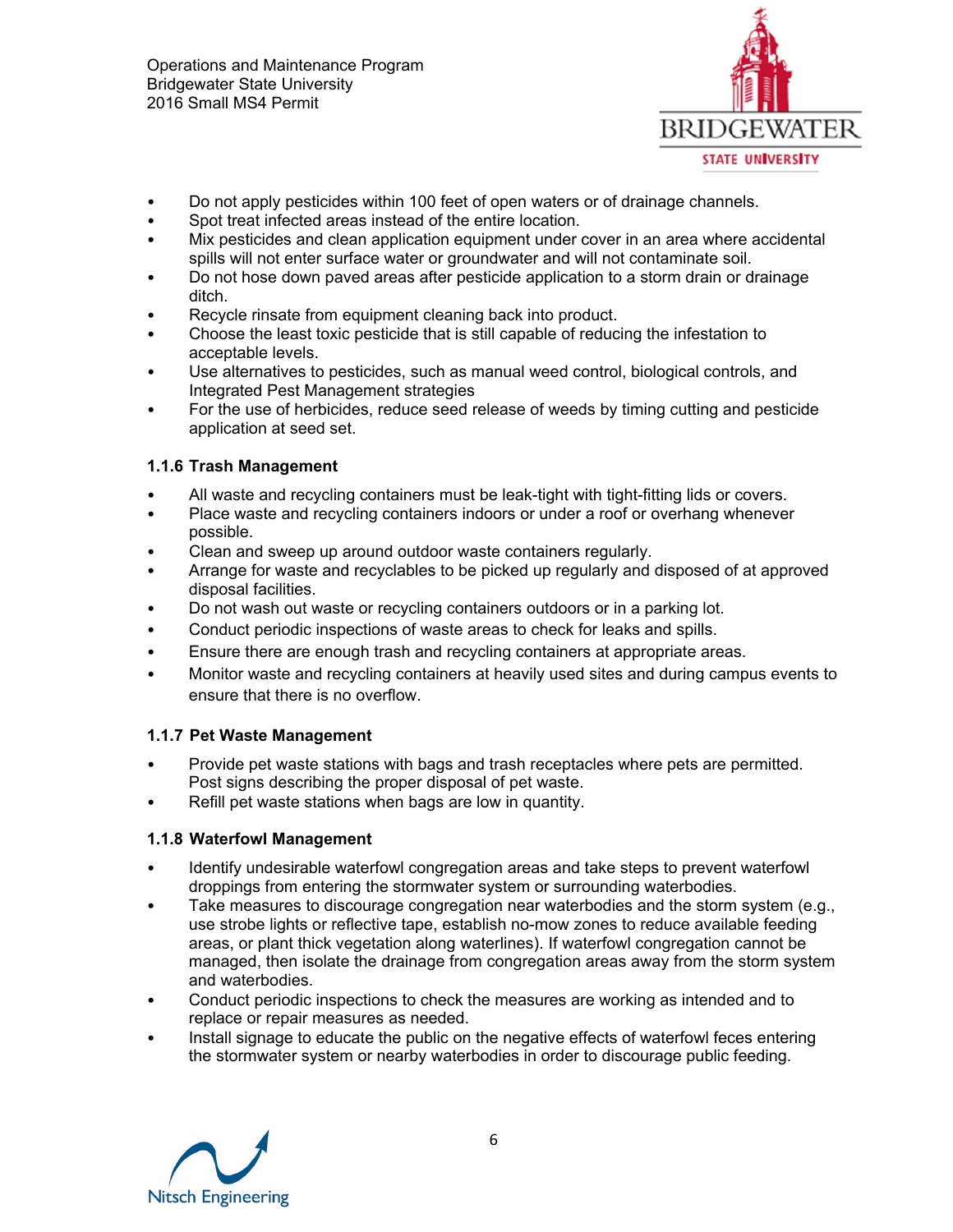

### **1.1.9 Other Maintenance Activities**

- Conduct periodic inspections of the irrigation system. Repair broken sprinkler heads as soon as possible. Only irrigate at a rate that can infiltrate into the soil to limit runoff. Avoid irrigating close to impervious surfaces such as parking lots and sidewalks.
- See section 2.3 for Winter Road Maintenance for information on proper snow disposal and storage procedures. Any damage done to vegetated areas caused by plows or deicing materials should be repaired as early as possible in the spring.
- All portable toilets should be staked down in flat, secure locations where they are less likely to be knocked down or blown over. They should be placed in a location that would retain any spillage from washing into the MS4 or receiving waters. Ensure routine maintenance and cleaning of portable toilets.
- Wastewater from power washing signs, structures, or bleachers cannot be discharged into the stormwater system.
- When painting park equipment, use a drop cloth and clean up any spills immediately.
- Do not leave open containers on the ground where they may accidentally tip over.

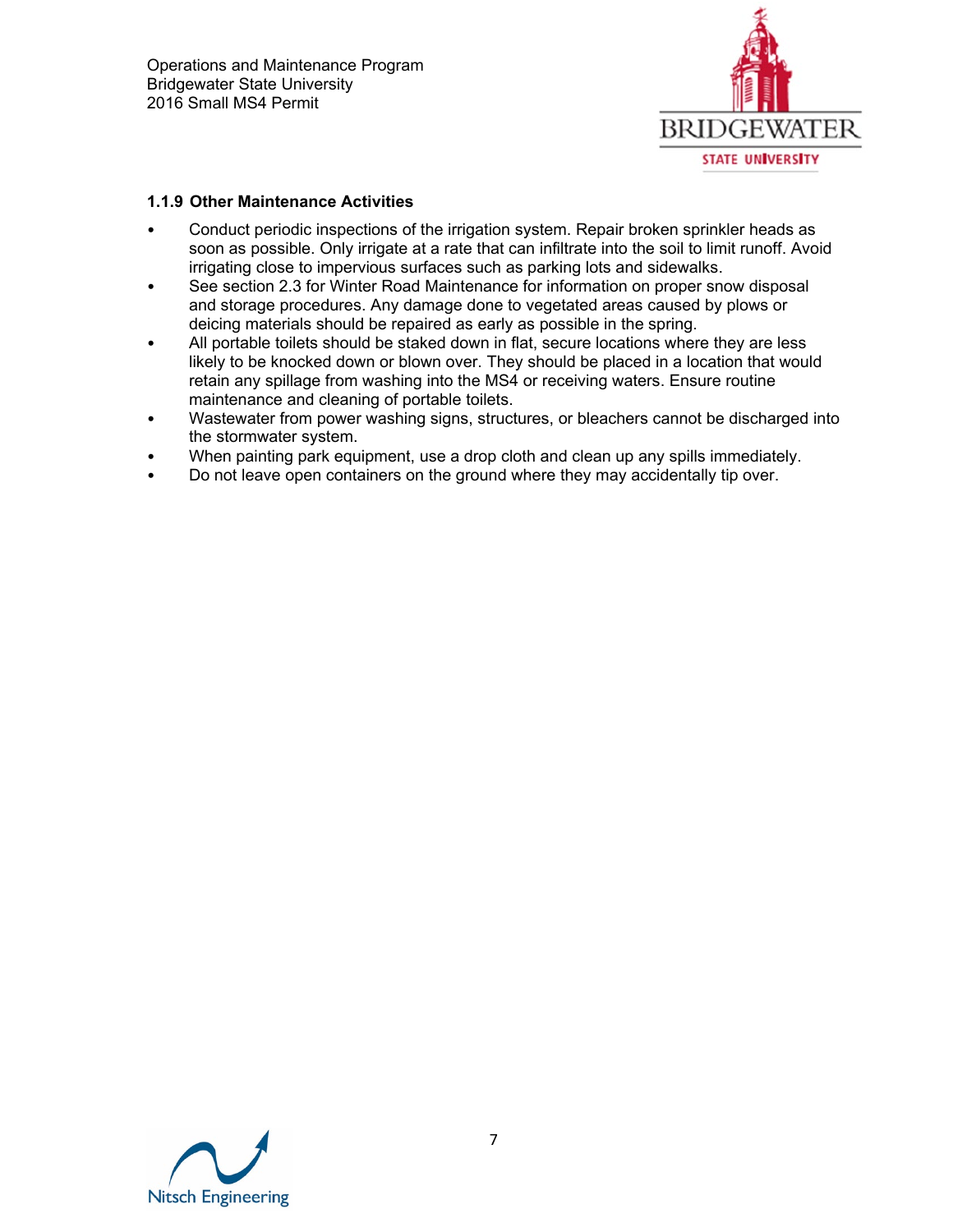

### **1.2 Buildings and Facilities**

The following BSU facilities are included in the inventory for buildings and facilities where pollutants are exposed to stormwater runoff:

| <b>Building/Facility</b>                                     | <b>Address/Location</b> | Petroleum | <b>Dumpsters</b> | Building | arking lots<br>Ő. | Prevention<br>$\overline{\overline{a}}$<br>ທ | <b>Other maintenance:</b> |
|--------------------------------------------------------------|-------------------------|-----------|------------------|----------|-------------------|----------------------------------------------|---------------------------|
| <b>Operations Center</b>                                     | 200 Great Hill Drive    | X         | X                | X        | X                 | x                                            |                           |
| "Tree Farm" (Staging<br>Area/ Maintenance Yard)              | 400 Summer Street       |           | X                | X        |                   | X                                            |                           |
| Greenhouse and<br>Stearns/McNamara<br><b>Memorial Garden</b> | 16 Park Ave.            |           | X                | X        |                   | X                                            |                           |
| <b>Central Steam Plant</b>                                   | 34 Park Ave, Rear       | X         | X                | X        | X                 | X                                            |                           |
| <b>Blockhouse at Swenson</b><br><b>Athletic Complex</b>      | <b>Tinsley Drive</b>    |           | X                | X        |                   | X                                            |                           |
| Kelly Gymnasium (pool)                                       | 34 Park Ave.            |           | X                | X        |                   | X                                            |                           |
| Surface parking lots                                         | Throughout campus       |           | X                | X        |                   | X                                            |                           |
| <b>Academic Buildings</b>                                    | Throughout campus       |           | X                | X        |                   | X                                            |                           |
| <b>Dining Halls</b>                                          | Throughout campus       |           | X                | X        |                   | X                                            |                           |
| <b>Residential Buildings</b>                                 | Throughout campus       |           | X                | X        |                   | X                                            |                           |
| <b>Administrative Buildings</b>                              | Throughout campus       |           | X                | X        |                   | X                                            |                           |

\* Refer to the Spill Prevention Control and Countermeaure (SPCC) Plan dated November 2007 prepared by TRC Environmental Corporation for comprehensive information on the storage of oils and fuels at BSU, including the locations of underground storage tanks, aboveground storage tanks, oil-filled electrical transformers, drum storage areas, and hydraulic elevators with oil reservoirs around campus.

### **1.2.1 Petroleum Products and Potential Pollutants**

- Floor drains in storage areas should be disconnected from the stormwater system
- Routinely inspect buildings and facilities for areas of potential leaks.
- For storage and handling procedures of petroleum products and potential pollutants, refer to section 4.4.3 of the SWPPP.
- For storage and handling procedures for fertilizers, pesticides, and herbicides, refer to section 4.4.2 of the SWPPP.
- All buildings and facilities should be periodically inspected to address potential pollutant sources (e.g., leaks).

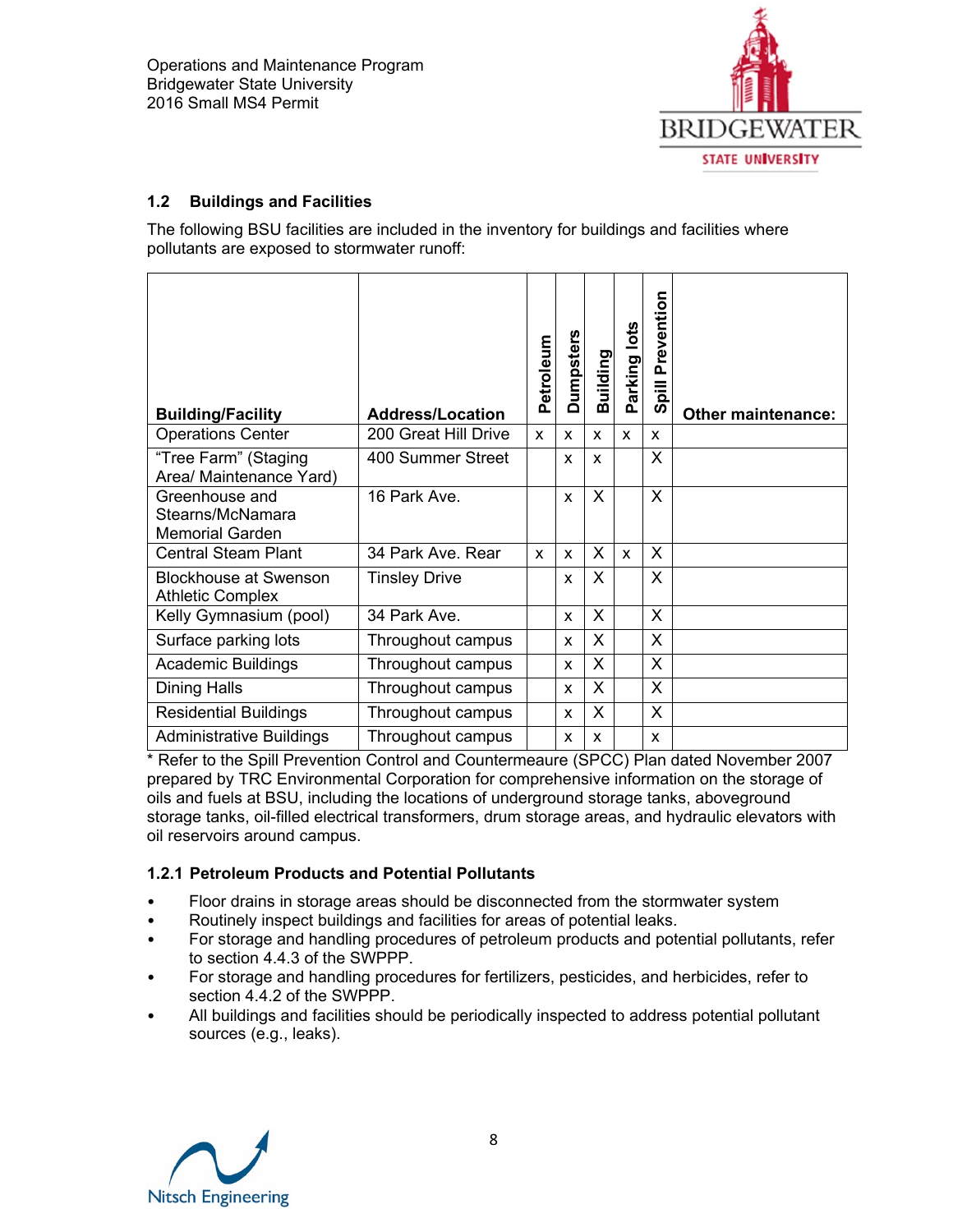

### **1.2.2 Dumpsters**

All liquid and solid waste must be disposed of properly. Some of the most common sources of pollution at facilities are a result of littering, improper collection of debris, and improper disposal of solid or liquid waste.

- All waste and recycling receptacles must be leak-tight with tight-fitting lids or covers.
- Keep lids on dumpsters and containers closed at all times unless adding or removing material. If using an open-top roll-off dumpster, cover it and tie it down with a tarp unless adding materials.
- Place waste or recycling receptacles indoors or under a roof or overhang whenever possible.
- Locate dumpsters on a flat, paved surface and install berms or curbs around the storage area to prevent run-on and run-off.
- Do not locate dumpsters over or adjacent to catch basins.
- Prior to transporting waste, trash, or recycling, ensure that containers are not leaking (double bag if needed) and properly secure containers to the vehicle.
- Clean up any liquid leaks or spills with dry cleanup methods.
- Arrange for waste or recycling to be picked up regularly and disposed of at approved disposal facilities.
- Never place hazardous materials, liquids, or liquid-containing wastes in a dumpster or recycling or trash container (see section 4.4.4 of the SWPPP).
- Do not wash trash or recycling containers outdoors or in parking lots.
- Conduct periodic inspections of solid and liquid waste storage areas to check for leaks and spills.
- Conduct periodic inspections of work areas to ensure that all wastes are being disposed of properly.
- In dumpster areas, regularly pick up surrounding trash and debris and regularly sweep the area.
- In compactor areas, regularly check the hydraulic fluid hoses and reservoir to ensure that there are no cracks or leaks. Regularly sweep the area.

### **1.2.3 Building Maintenance**

- When power washing buildings and facilities, ensure that the washwater does not flow into the storm system. Containment or filtering systems should be provided.
- Paint and other chemicals should not be applied on the outside of buildings when it is raining or prior to expected rain.
- When sanding, painting, power washing, etc., ensure that sites are properly prepared (e.g., use tarps) and cleaned (e.g., use dry cleaning methods) especially if they are near storm drains. Protect catch basins when maintenance work is conducted upgradient of them.
- When painting, use a drop cloth and clean up any spills immediately.
- Do not leave open containers on the ground where they may accidentally tip over.
- Buildings should be routinely inspected for areas of potential leaks.
- Do not discharge chlorinated pool water into the stormwater system. Water must be properly dechlorinated and tested before it is discharged.

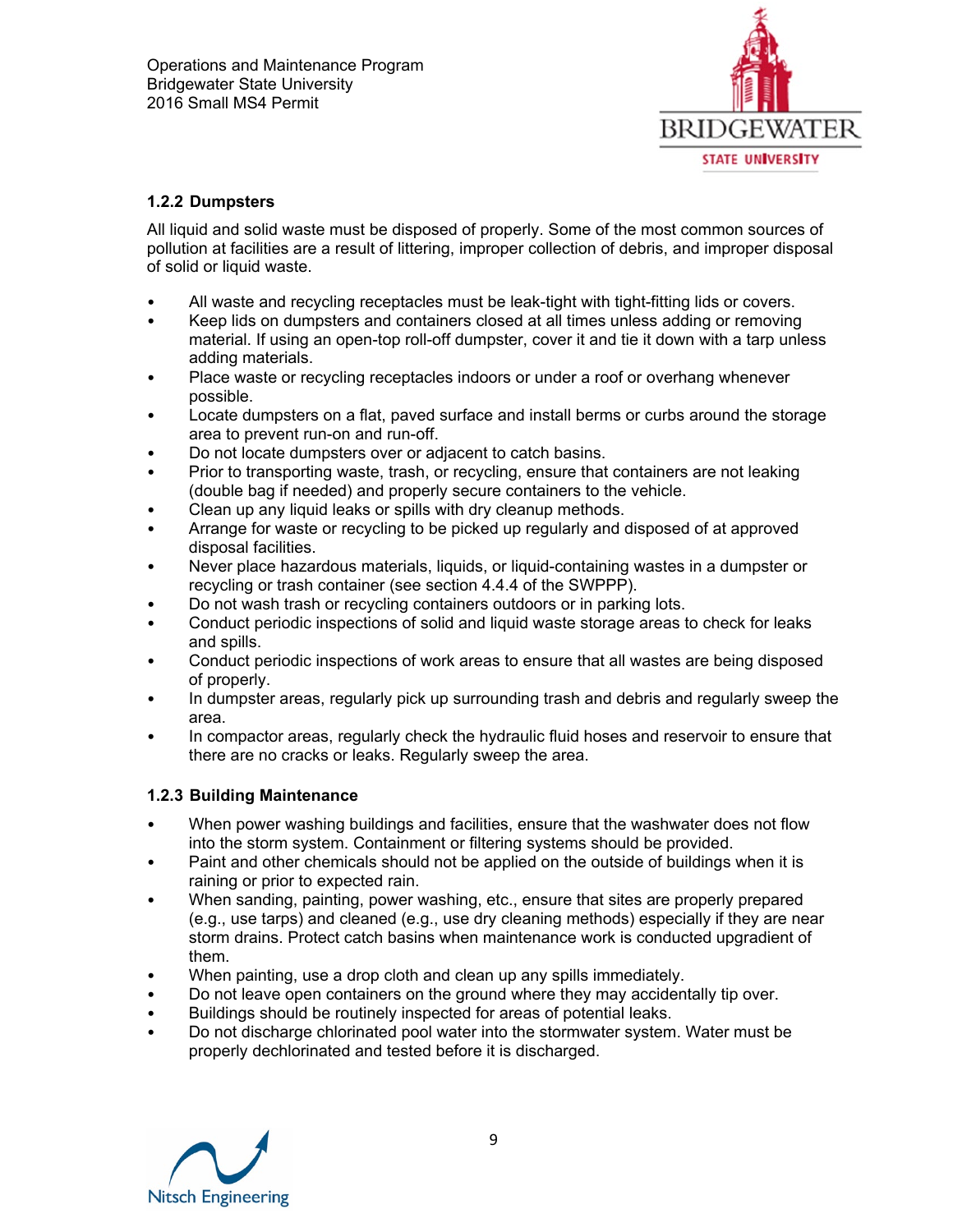

### **1.2.4 Parking Lots**

- Streets and parking lots surrounding municipal buildings and facilities should be swept and kept clean to reduce runoff of pollutants and debris to the stormwater system.
- Streets and parking lots around buildings and facilities will be swept in accordance with the procedures in section 2.2.

### **1.2.5 Spill Prevention Plan**

- Refer to the Spill Prevention Control and Countermeasure (SPCC) Plan dated November 2007 prepared by TRC Environmental Corporation (see Appendix) that is currently in place for BSU. Coordinate with the Bridgewater Fire Department as necessary.
- Spill Prevention and Response for chemical and hazardous spills is outlined in section 4.1 of the SWPPP.

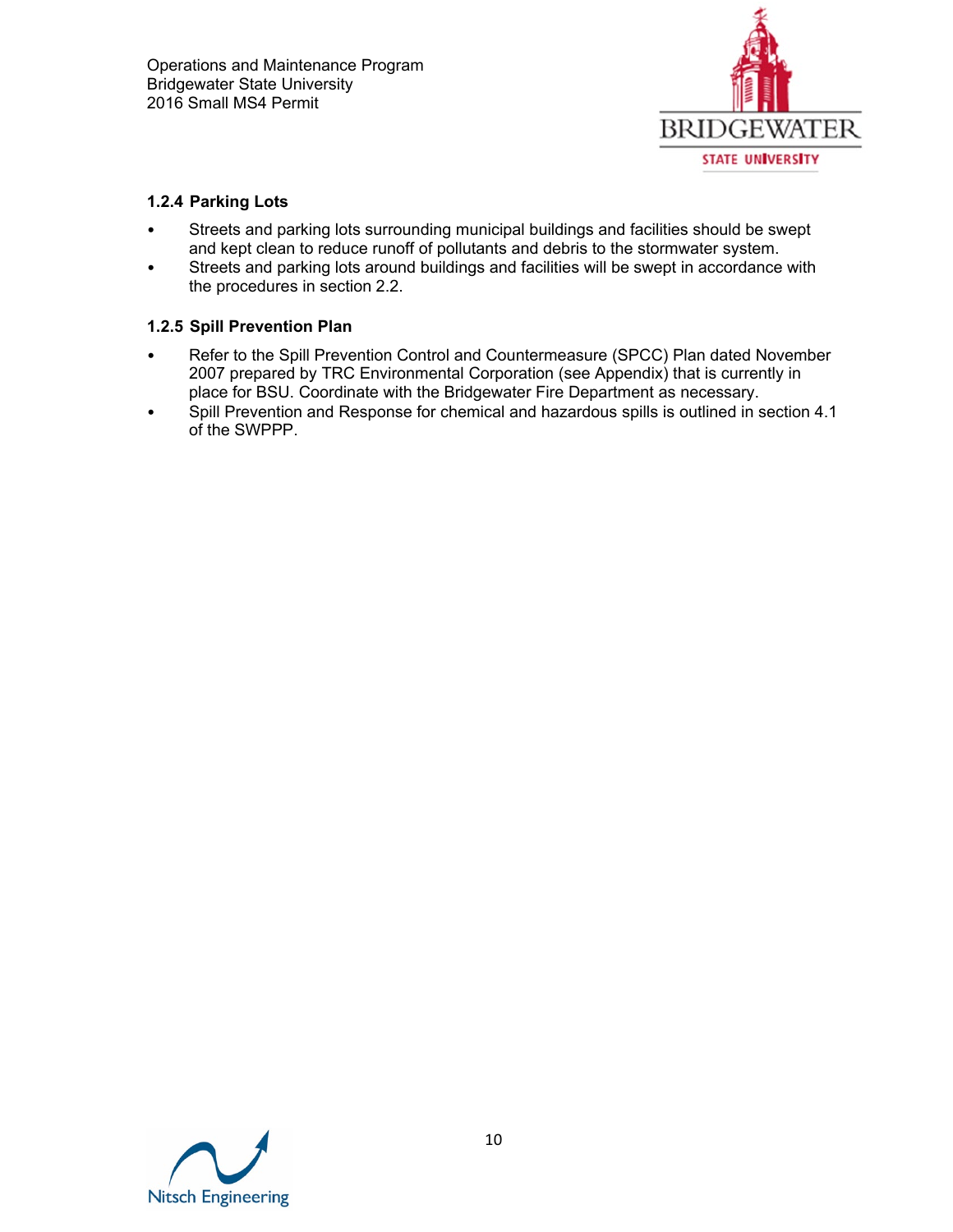

### **1.2.6 Vehicles and Equipment**

The following BSU facilities are included in the inventory for vehicles and equipment:

| <b>Vehicles/Equipment</b>  | <b>Address/Location</b> | Vehicle                   | maint.<br>Vehicle | $\overline{\mathsf{p}}$<br>⋒ | areas<br>iueling<br>ш. | mgmt<br><b>Material</b> | leaning<br>ō<br>Parts | Vehicle | <b>Other maintenance:</b> |
|----------------------------|-------------------------|---------------------------|-------------------|------------------------------|------------------------|-------------------------|-----------------------|---------|---------------------------|
| <b>Operations Center</b>   | 200 Great Hill Drive    | X                         | x                 | x                            | X                      | X                       | x                     | X       |                           |
| <b>Parking Garage</b>      | <b>Great Hill Drive</b> | X                         |                   |                              |                        |                         |                       |         |                           |
| <b>Central Steam Plant</b> | 34 Park Ave. Rear       | $\boldsymbol{\mathsf{x}}$ |                   |                              |                        |                         |                       |         |                           |

### **1.3.1 Vehicle Storage**

- Monitor vehicles and equipment for leaks and use drip pans as needed until repairs can be performed.
- When drip pans are used, avoid overtopping.
- Drain fluids from leaking or wrecked vehicles and parts as soon as possible. Dispose of fluids properly.
- Store and park vehicles on impervious surfaces and/or under cover or indoors whenever possible.

### **1.3.2 Vehicle Maintenance**

- Conduct routine inspections of heavy equipment and vehicles to proactively identify maintenance needs or potential leaks.
- Perform routine preventive maintenance to ensure heavy equipment and vehicles are operating optimally.
- Recycle or dispose of waste properly and promptly.
- Sweep and pick up trash and debris as needed.

### **1.3.3 Body Repair and Painting**

- Conduct all body repair and painting work indoors.
- Minimize waste from paints and thinners. Calculate paint needs based on surface area.
- Use dry cleanup methods (vacuum, sweep) to clean up metal filings and dust and paint chips from grinding, shaving, and sanding. Sweep debris from wet sanding after allowing it to dry overnight on the shop floor. Dispose of waste properly; never dump waste into storm or sanitary sewers.
- Use sanding tools equipped with vacuum capability to pick up debris and dust.

### **1.3.4 Fueling Areas**

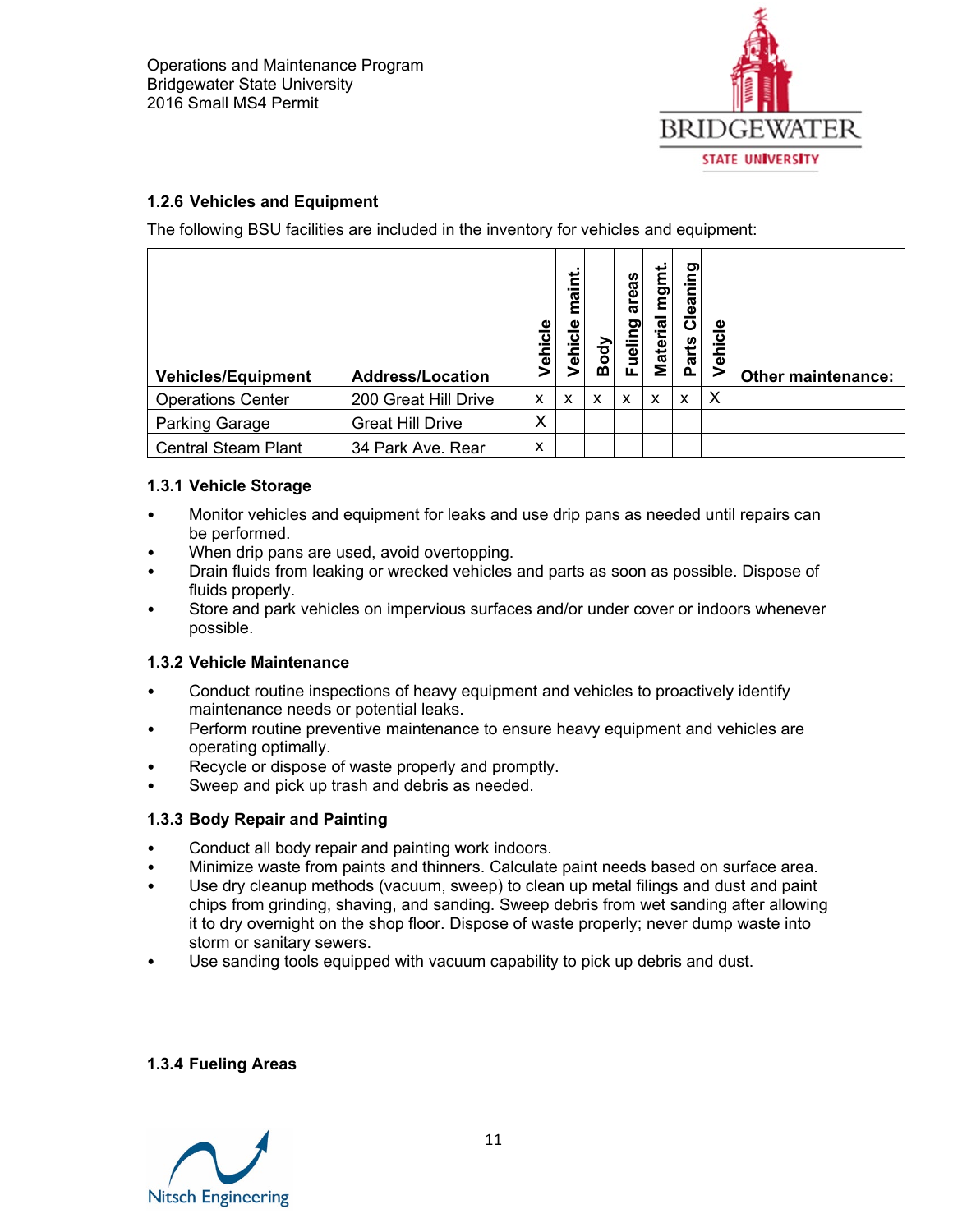

- Fueling areas should be covered.
- Fueling areas should be evaluated to ensure that pollutants (e.g., gasoline or oil) do not enter the MS4. Follow the procedures in section 4.2 of the SWPPP.

#### **1.3.5 Material Management**

- Store materials and waste in labeled containers under cover and in secondary containment.
- Chemicals should not be combined in containers.
- Hazardous waste must be labeled and stored according to hazardous waste regulations. Follow the procedures in section 4.4.4 of the SWPPP.
- Carefully transfer collected fluids from containers into designated storage areas as soon as possible.
- Store new and used batteries securely to avoid breakage. Store indoors or in secondary containment to contain potential acid leaks. Recycle used batteries.
- Conduct periodic inspections of storage areas to detect possible leaks.
- Do not wash or hose down storage areas unless there is prior approval to collect and discharge the water into the sanitary sewer. Use dry cleanup methods whenever possible.
- Keep lids on containers. Store them indoors or under cover to reduce exposure to rain.
- Inspect and maintain all pretreatment equipment, including interceptors, according to the manufacturer's maintenance schedule and at least once per year.
- Proper spill protocol should be followed to prevent chemicals from entering the stormwater system. Follow the procedures in section 4.1 of the SWPPP.

### **1.3.6 Parts Cleaning**

- Use designated areas for engine, parts, or radiator cleaning. Do not wash or rinse parts outdoors. If parts cleaning equipment is not available, then capture parts cleaning fluids.
- Recycle cleaning solution. Never discharge waste to the sanitary sewer or storm sewer.
- Use steam cleaning or pressure washing of parts instead of solvent cleaning. Cleaning equipment must be connected to an oil/water interceptor prior entering the sanitary sewer.
- When using solvents for cleaning, drain parts over the solvent tank to avoid drips to the floor. Catch excess solutions and divert them back to tank. Allow parts to dry over the hot tank.

### **1.3.7 Vehicle and Equipment Washing**

• Vehicle and equipment washing areas should be evaluated to ensure that pollutants (e.g., gasoline or oil, sediment, detergents) do not enter the MS4. Follow the procedures in section 4.3 of the SWPPP.

### **2.0 Infrastructure Operations and Maintenance**

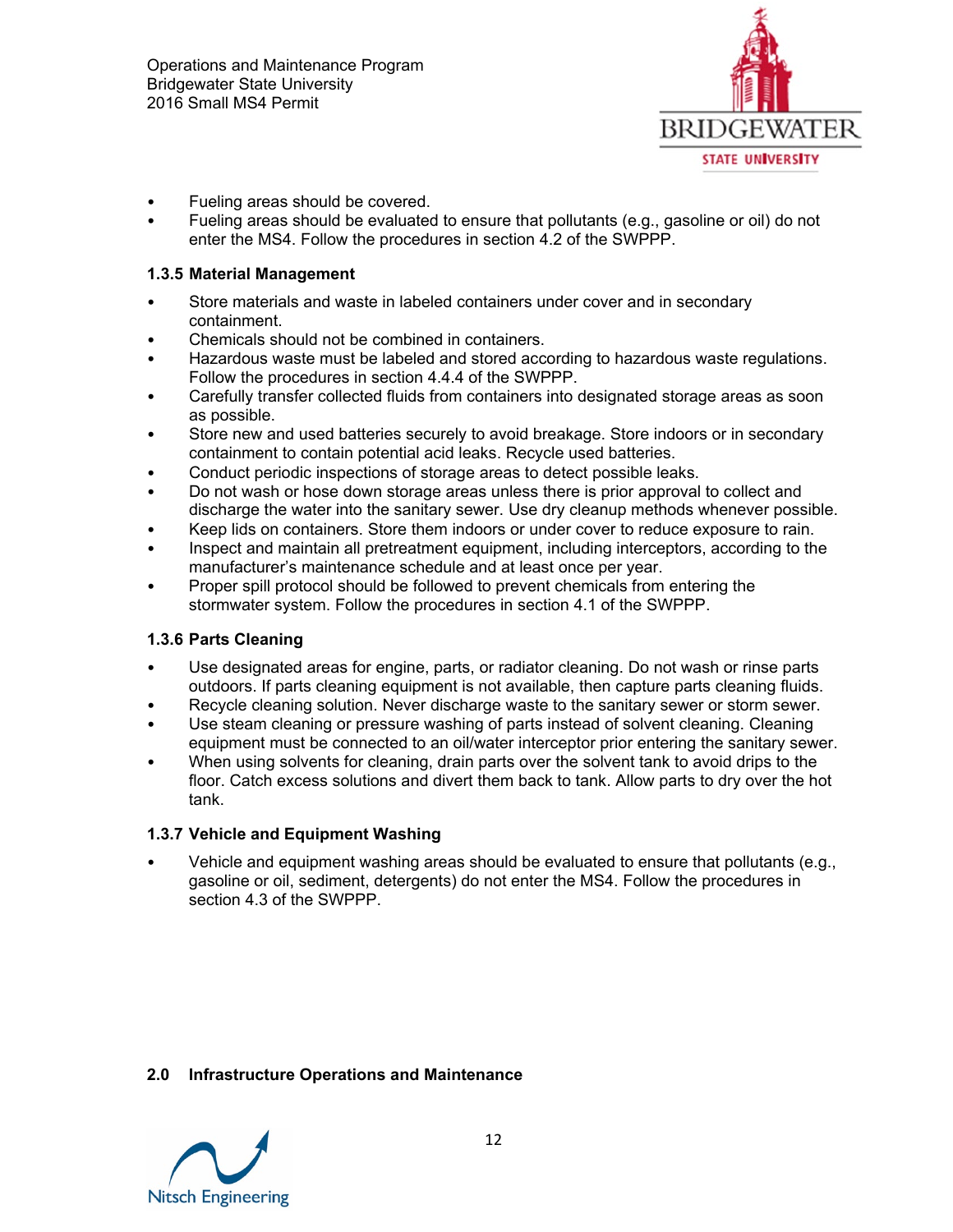

BSU has developed written O&M procedures to formalize the maintenance activities that are being undertaken to address stormwater infrastructure O&M requirements of the 2016 Massachusetts MS4 Permit. This Infrastructure O&M Plan includes procedures for:

- Inspecting and cleaning catch basins
- Sweeping streets and parking lots
- Snow and ice removal
- Inspecting constructed BMPs

Refer to the Appendix for the procedures relative to each of the referenced maintenance activities.

Although EH&S is the primary lead responsible for implementing the O&M Program, Facilities Management is largely responsible for inspection and maintenance of the stormwater infrastructure at BSU. A map of the existing stormwater infrastructure at BSU is provided in the Appendix.

Since most of the roadways, and therefore the catch basins and storm drain system located within these roadways, is owned by the City of Bridgewater, coordination is required with the City of Bridgewater to review responsibilities that overlap between the City of Bridgewater and BSU to confirm the MS4 Permit requirements are being met.

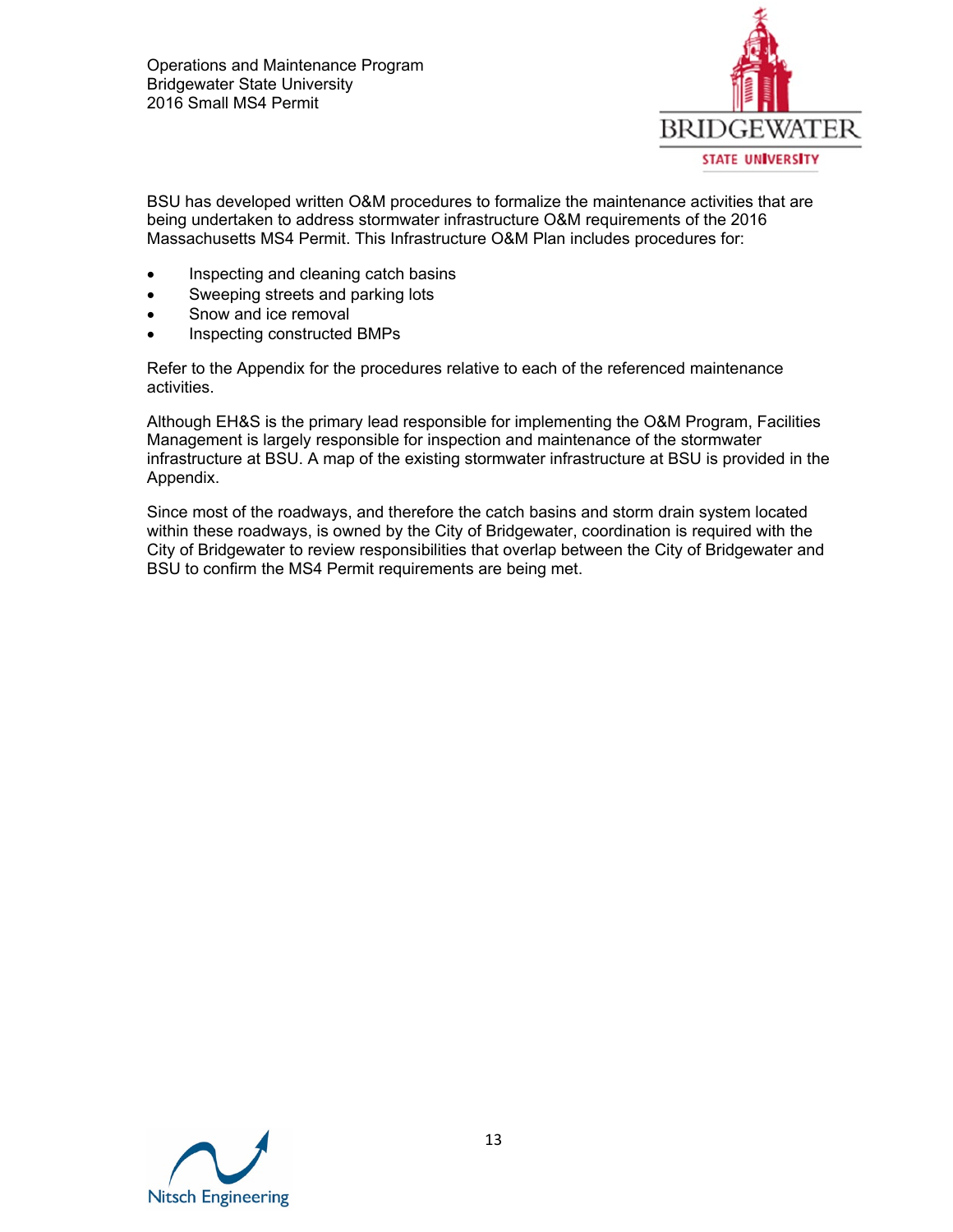

### **3.0 Stormwater Pollution Prevention Plan**

BSU has prepared a written Stormwater Pollution Prevention Plan (SWPPP) to address the requirements of the MS4 Permit to develop and fully implement a SWPPP that covers the following facilities: maintenance garages, maintenance yards, transfer stations, and other waste handling facilities where pollutants are exposed to stormwater as determined by BSU. The SWPPP is included in the Appendix.

This SWPPP accomplishes these requirements by:

- Providing an inventory of the materials and equipment at a facility that have the potential to cause stormwater pollution and identifying locations where these materials are stored.
- Describing how stormwater is managed at a facility, including: engineered storm drain system conveyance, on-site pretreatment, treatment and infiltration systems, and discharges to surface water directly from the site.
- Reviewing activities that occur at the facility that represent a potential for stormwater pollution.
- Describing the BMPs that will be implemented at the facility to reduce, eliminate, and prevent the discharge of pollutants to stormwater.
- Identifying the employees responsible for developing, implementing, maintaining, and revising, as necessary, this SWPPP.
- Establishing a schedule and description of site inspections to be conducted at the facility to determine if the SWPPP is effective in preventing the discharge of pollutants.
- Serving as a tool for the facility employees, including a place to maintain recordkeeping associated with these requirements.

The Spill Prevention Control and Countermeasure (SPCC) Plan dated November 2007 prepared by TRC Environmental Corporation that is currently in place for BSU is also included in the Appendix. The SPCC Plan describes oil and fuel storage on campus, as well as the spill prevention, control measures, and countermeasure procedures pertaining to oil storage.

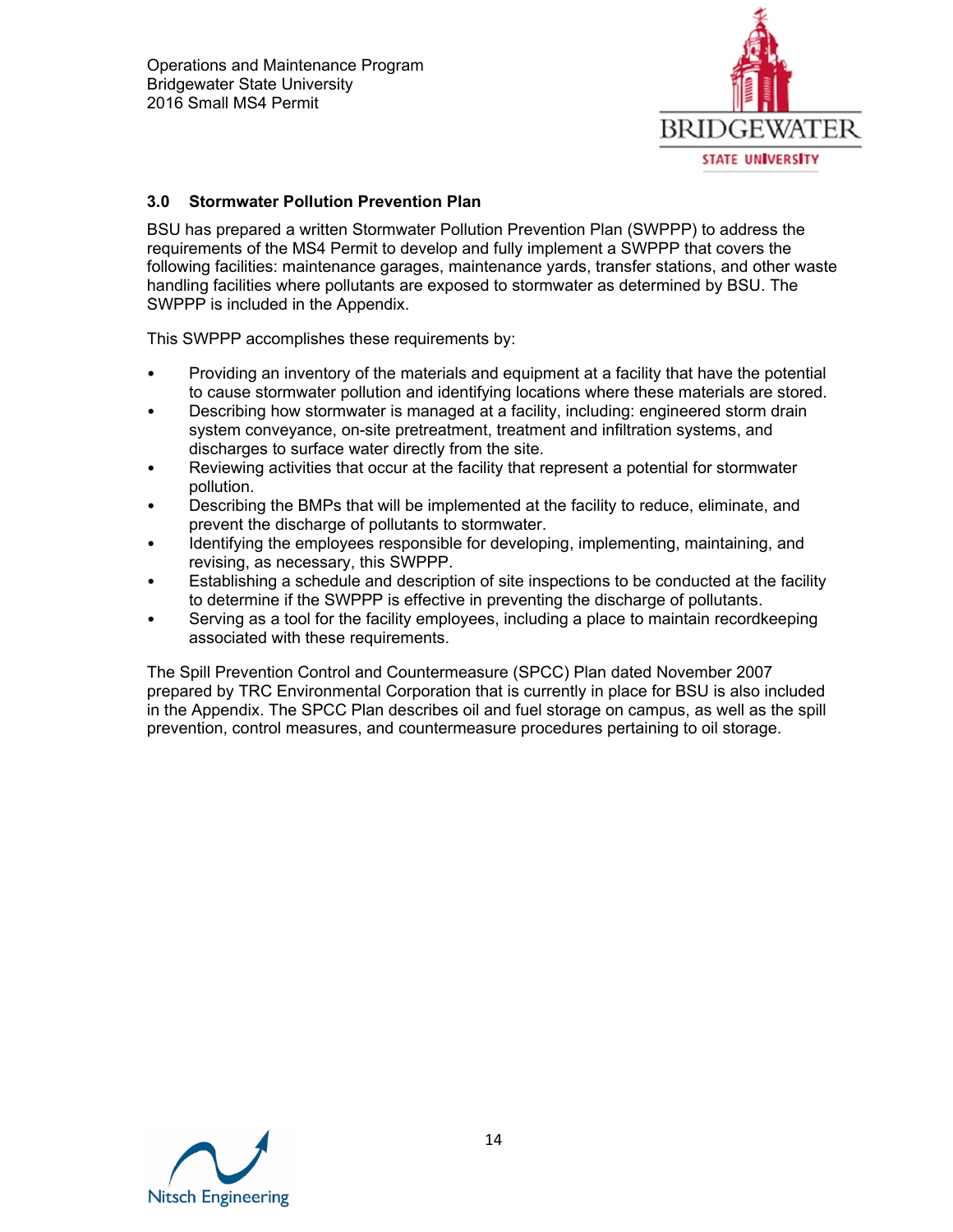

### **4.0 Employee Training**

Regular employee training is required for employees who work in areas where materials or activities are exposed to stormwater, or who are responsible for implementing activities identified in this O&M Program.

EH&S is responsible for stormwater management training for Facilities Management employees. This position coordinates training related to stormwater management on at least an annual basis to review specific responsibilities for implementing this O&M Program, what and how to accomplish those responsibilities, including SWPPP implementation.

Employees responsible for the fueling or lubrication of vehicles or equipment stored at the facility will be trained annually. The topics below will be covered at employee training sessions.

- Spill prevention and response
- Good housekeeping
- Materials management practices

Employees who perform maintenance or other applicable work at BSU buildings and facilities are trained annually on these procedures and the proper operation of related equipment.

Employees who handle pesticides, fertilizers, and herbicides are trained annually on proper handling and storage procedures.

Employees who perform snow and ice removal on campus are trained annually on these procedures and the proper operation of related equipment.

Employees are also trained on stormwater pollution prevention, illicit discharge detection and elimination (IDDE) procedures, and spill and response procedures annually.

If services are contracted, the contractor should be given a copy of this written O&M Program and any applicable referenced attachments to ensure compliance with MS4 regulations..